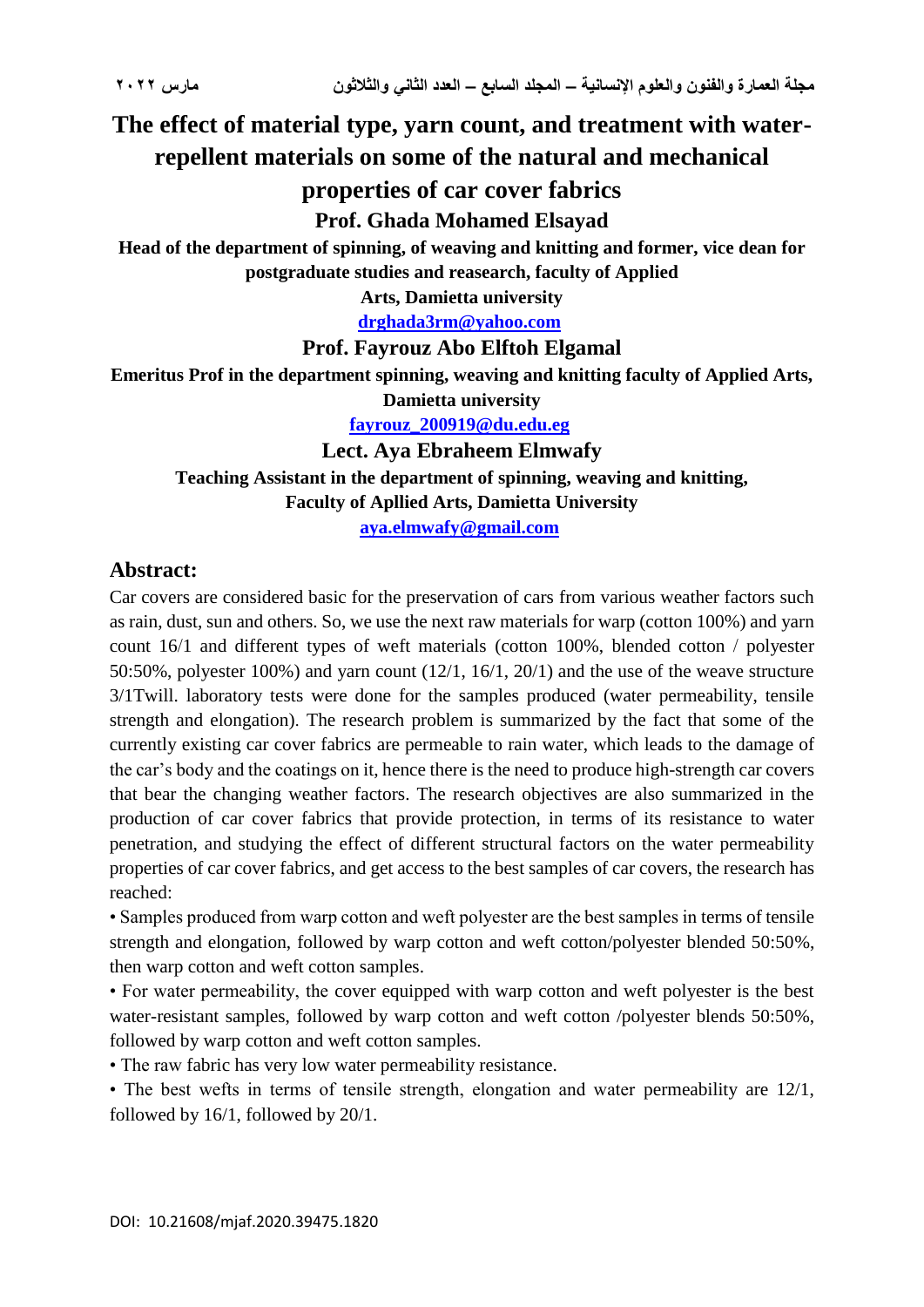### **Research Problem:**

1. Some existing car cover fabrics are permeable to rain water, which leads to damage of the car body and its coatings.

2. The need to produce high-durability car covers that withstand changing weather conditions and achieve the highest possible service life span.

What is the effect of the type of material, thread tiger, and treatment with water-repellent materials on some of the natural and mechanical properties of car cover fabrics?

#### **Research Aims:**

1- The production of auto cover fabrics that provide protection in terms of their resistance to water penetration.

2- Study the effect of different structural factors on the water permeability properties of car cover fabrics.

3- Access to the best samples of car covers.

#### **Research Importance:**

Contribute to the production of high-quality automobile cover fabrics, and achieve efficient functionality in terms of being waterproof to the car's body and having high durability, while reducing its economic cost.

### **Methodology:**

The research follows the experimental analytical method.

### **Research Variables:**

1- Raw materials used in the production of car covers:

warp: 100% cotton, weft: (100% cotton, 100% polyester, 50% cotton / polyester: 50%)

- 2- Use the weave structure of 3/1 Twill.
- 3- The warp density is 36 feet / cm, and the wefts density is 22 ends / cm.
- 4- Yarn count used: warp (1/16), weft (1/12, 1/16, 20/1).
- 5- Equipping with fluorocarbon to resist water permeability.
- 6- Conducting tests to measure tensile strength, elongation and water resistance.

### **Experimental Work:**

**Table (1) Specification of the machine used for producing samples** 

| Fabric item number                | 1650               |  |  |
|-----------------------------------|--------------------|--|--|
| The name of the machine.          | Nova Benoni, Italy |  |  |
| Machine model                     | 2/5200 TP          |  |  |
| Year of manufacture               | 1988               |  |  |
| Machine speed                     | $313$ ppm          |  |  |
| The width of the canvas           | 162 cm             |  |  |
| The width of the comb             | 167.5 cm           |  |  |
| The number of doors in the poison | $9$ doors / cm     |  |  |
| The number of screws in the door  | 4 threaded / door  |  |  |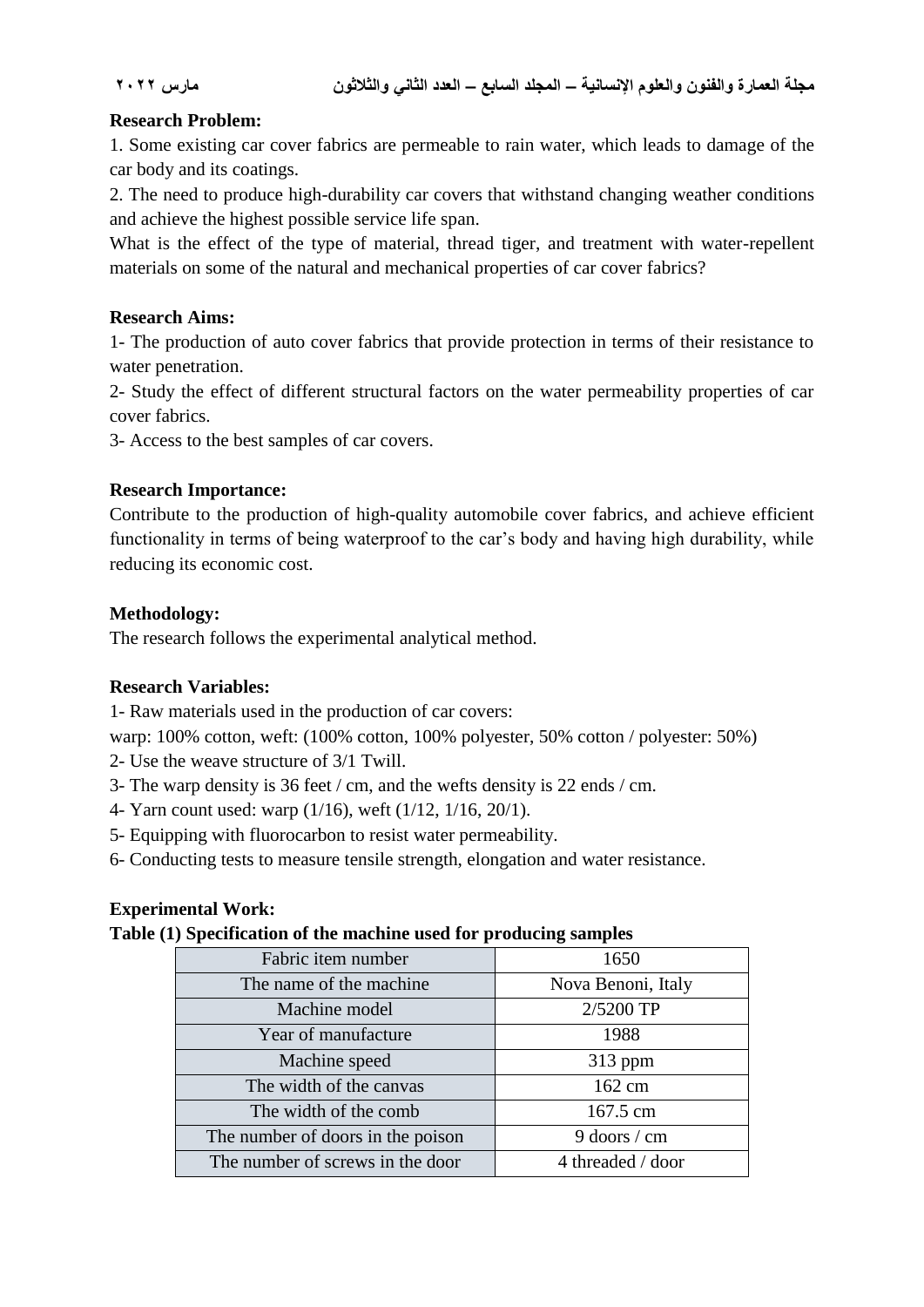| The sample code | the type of warp  | the type of weft | the number of |
|-----------------|-------------------|------------------|---------------|
|                 | material          | material         | wefts         |
| A <sub>1</sub>  |                   | 100% cotton      |               |
| A2              |                   | 50% polyester /  |               |
|                 |                   | cotton blend     | 12/1          |
| A <sub>3</sub>  |                   | 100% polyester   |               |
| A <sup>4</sup>  |                   | 100% cotton      |               |
| A <sub>5</sub>  | 100% cotton       | 50% polyester /  |               |
|                 |                   | cotton blend     | 16/1          |
| A6              |                   | 100% polyester   |               |
| A7              |                   | 100% cotton      |               |
| A8              | Yarn count $1/16$ | 50% polyester /  |               |
|                 |                   | cotton blend     | 20/1          |
| A <sub>9</sub>  |                   | 100% polyester   |               |

#### **Table (2) practical experiments:**

# **Lab tests:**

The tests were carried out at the National Research Center, Division of Weaving Research.

1- Water permeability resistance test:

• The test was performed according to AATCC 35.

This device is used to measure the average vertical water permeability of different fabrics.

2- Tensile strength and elongation test:

The test was carried out according to ASTM D 5035.

• The test was conducted with the Asano Machine.

**Table (3) The specification of all samples** 

| The<br>sample<br>code | The<br>type of<br>warp<br>material<br>and its<br>type | The type of<br>weft material       | The<br>number<br>of wefts | Type of<br>processing       | Water<br>permeability<br>$(1/m^2s)$ | Tensile<br>strength<br>(kg/cm) | Elongation<br>$\%$ |
|-----------------------|-------------------------------------------------------|------------------------------------|---------------------------|-----------------------------|-------------------------------------|--------------------------------|--------------------|
| A <sub>1</sub>        |                                                       | 100% cotton                        |                           |                             | 0.546                               | 69.3                           | 15.6               |
| A2                    |                                                       | 50%<br>polyester /<br>cotton blend | 12/1                      |                             | 0.640                               | 93.3                           | 19.6               |
| A <sub>3</sub>        |                                                       | 100%<br>polyester                  |                           |                             | 0.873                               | 120                            | 25.3               |
| A <sup>4</sup>        |                                                       | 100% cotton                        |                           |                             | 0.596                               | 41.6                           | 16.3               |
| A <sub>5</sub>        |                                                       | 50%<br>polyester /<br>cotton blend | 16/1                      | <b>Before</b><br>processing | 0.654                               | 69.6                           | 20.6               |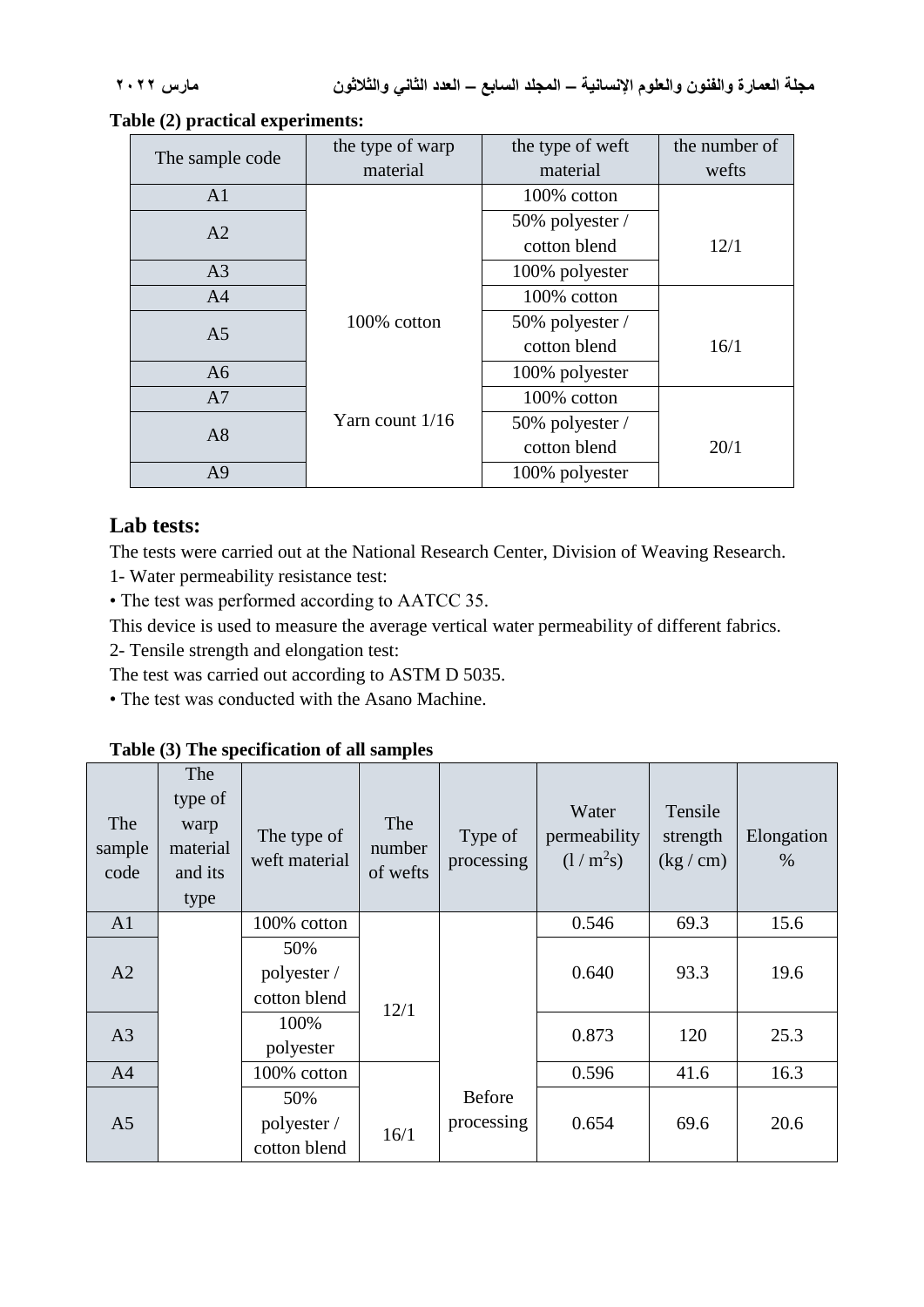|                |        | 100%         |      |            |       |       |      |      |
|----------------|--------|--------------|------|------------|-------|-------|------|------|
| A <sub>6</sub> |        | polyester    |      |            | 0.864 | 81    | 23.3 |      |
| A7             | 100 %  | 100% cotton  |      |            | 0.653 | 35.3  | 16.3 |      |
|                | cotton | 50%          |      |            |       |       |      |      |
| A8             |        | polyester /  |      |            | 0.744 | 42.6  | 21.6 |      |
|                |        | cotton blend |      |            |       |       |      |      |
|                |        | 100%         | 20/1 |            | 0.909 | 93.6  | 24   |      |
| A <sub>9</sub> | Yarn   | polyester    |      |            |       |       |      |      |
| B1             | count  | 100% cotton  |      |            | 0.256 | 56.3  | 19.6 |      |
|                | 1/16   | 50%          |      |            |       |       |      |      |
| B2             |        | polyester /  | 12/1 |            | 0.266 | 69    | 23.6 |      |
|                |        | cotton blend |      |            |       |       |      |      |
|                |        | 100%         |      | 0.212      |       |       |      |      |
| B <sub>3</sub> |        | polyester    |      |            | 104.3 | 25    |      |      |
| <b>B4</b>      |        | 100% cotton  |      |            | 0.421 | 41    | 18.6 |      |
|                |        | 50%          |      |            |       |       |      |      |
| B <sub>5</sub> |        | polyester /  |      |            | 0.350 | 53.3  | 21   |      |
|                |        | cotton blend | 16/1 |            |       |       |      |      |
| <b>B6</b>      |        | 100%         |      | After      | 0.260 | 80    | 27.3 |      |
|                |        | polyester    |      | processing |       |       |      |      |
| B7             |        | 100% cotton  |      |            | 0.348 | 31    | 15.3 |      |
|                |        | 50%          |      |            |       |       |      |      |
| <b>B8</b>      |        | polyester /  |      |            | 0.308 | 41.6  | 24.3 |      |
|                |        | cotton blend | 20/1 |            |       |       |      |      |
| <b>B9</b>      |        | 100%         |      |            |       | 0.230 | 65   | 23.6 |
|                |        | polyester    |      |            |       |       |      |      |

# **Results and Discussions:**



**Figure (1) shows the water permeability test on raw and prepared fabrics to resist water permeability**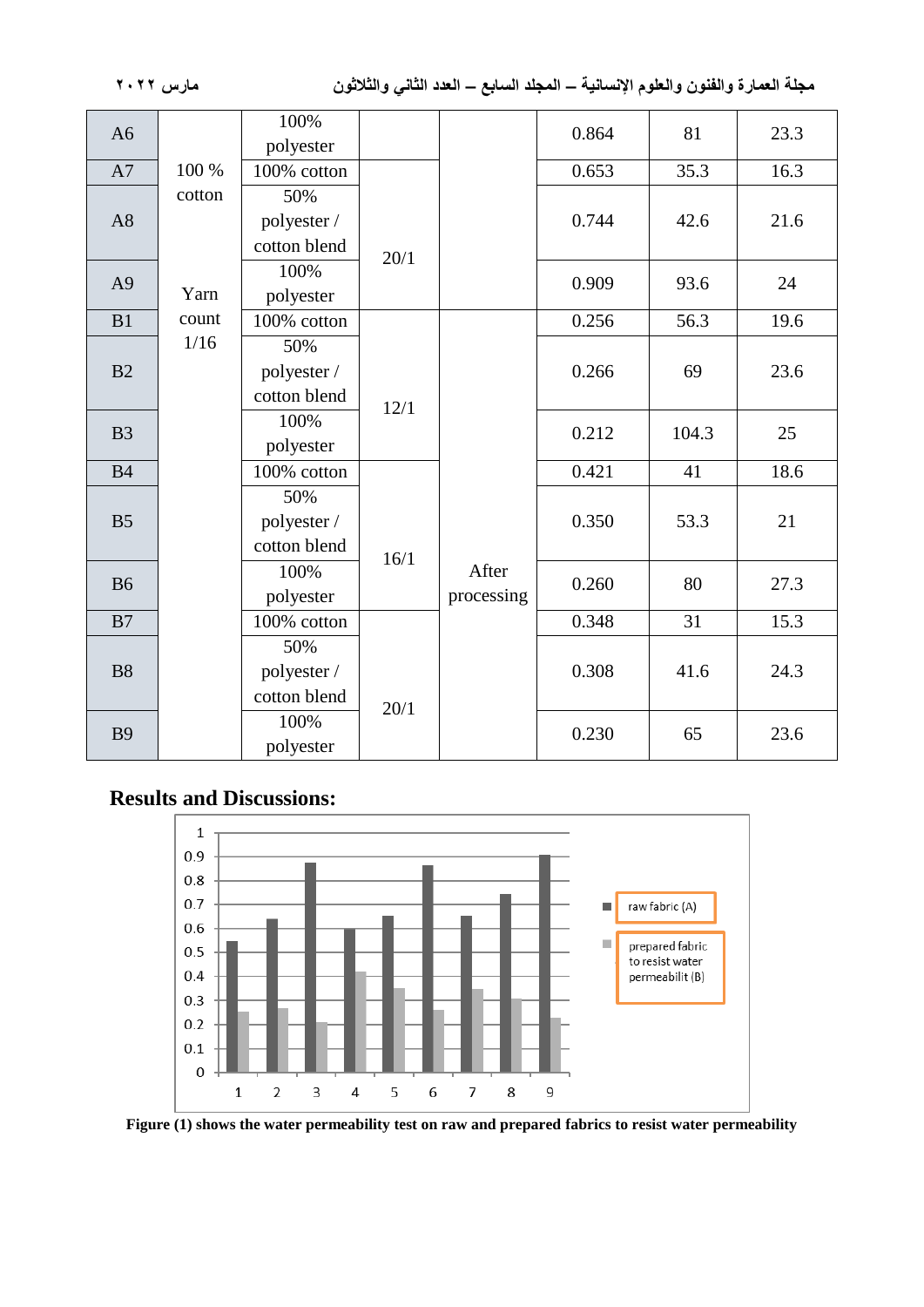#### **It can be seen from Table (3) and the diagram (Figure 1):**

1- The prepared fabric is more water-repellent than the raw one.

2- The raw sample (A1) with warp material is 100% cotton with 1/16 yarn count and the weft material is 100% cotton with 1/12 yarn count water permeability. It was the best sample because it is the lowest sample in terms of water permeability, because cotton is the highest of raw materials in water absorption, so it is the least of raw materials in terms of permeability, and the thicker weft count works to reduce the intersections between the threads and increase the coefficient of coverage, thus reducing the permeability. As for the raw sample (A9), with the warp material, 100% cotton, 1/16 yarn count, and the weft material is 100% polyester with 1/20yarn count water permeability. The highest sample in terms of permeability is 0.909. This is due to the properties of polyester that does not absorb water, so it is the highest of the raw materials in terms of water permeability. Also, the thin weft count reduces the coefficient of filament coverage and thus increases the permeability.

3- That the sample (B3) equipped to resist water permeability with the warp material 100% cotton with a number 1/16 yarn count and the weft material is 100% polyester with a number 1/12 yarn count with a water permeability of 0.212 is the best sample because it is the lowest sample in terms of water permeability, and the thicker weft count works on Reducing the interfacial distances between the threads and increasing the coverage coefficient, thus reducing the permeability. As for the sample (B4) equipped to resist water permeability, the warp material is 100% cotton with a number 1/16 yarn count and the weft material is 100% cotton with a number  $1/16$  yarn count with a water permeability of 0.421. The highest sample in terms of permeability.



**Figure (2) shows the tensile strength test on raw and prepared fabrics to resist water permeability**

#### **As can be seen from table (3) and the diagram (Figure 2):**

1- Processed fabrics have lower tensile strength than raw fabrics.

2- The raw sample (A3) with the warp material is 100% cotton with a number of 1/16 yarn count and the weft material is 100% polyester with a number of 1/12 yarn count with a tensile strength of 120 kg / cm. The best sample is this sample because it is the highest in tensile strength due to the properties of polyester with high tensile strength. Also, the thicker weft count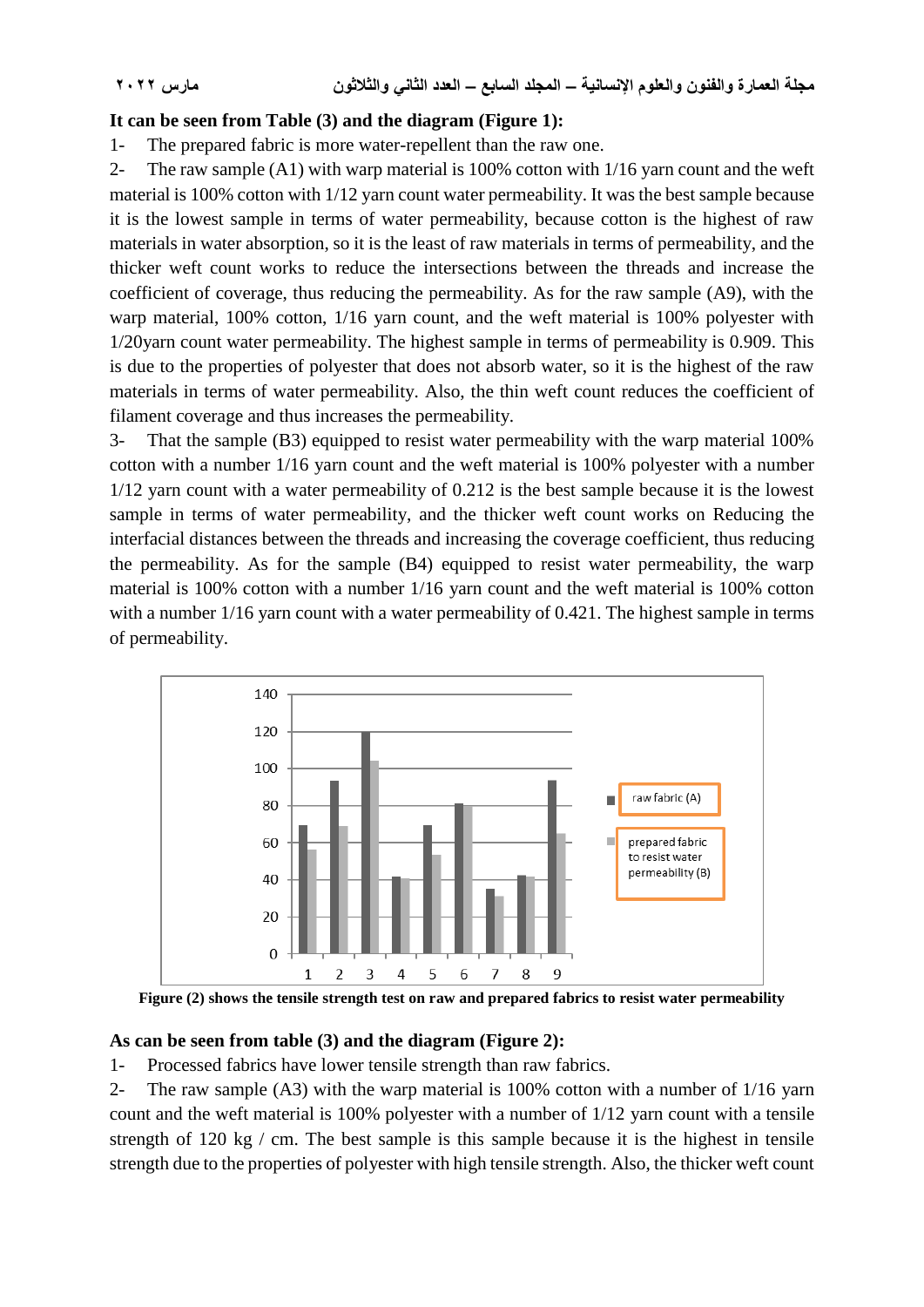increases the tensile strength. As for the raw sample (A7) with the warp material 100% cotton with a number of  $1/16$  yarn count and the weft material is 100% cotton with the number  $1/20$ yarn count with the tensile strength of 35.3 kg / cm, the lowest sample in the tensile strength due to the low tensile strength of the cotton. The high works to lower the tensile strength.

3- That the sample (B3) is equipped to resist water permeability with the warp material is 100% cotton with a number of 1/16 yarn count and the weft material is 100% polyester with a number  $1/12$  yarn count with a tensile strength of  $104.3$  kg / cm. it is the best sample because it is the highest sample in tensile strength due to the properties of polyester with high tensile strength, and thicker weft tones increase the tensile strength, but it is less than the raw fabric because the processing affects the tensile strength. As for the sample (B7) equipped to resist water permeability, the warp material is 100% cotton, with a number of 1/16 yarn count, and the weft material is 100% cotton with a number 1/20 yarn count with the tensile strength of 31 kg / cm, the lowest sample in the tensile strength due to the low tensile strength of the cotton. The thin weft lowers the tensile strength, but it is less than the raw fabric because the processing affects the tensile strength.



**Figure (3) shows the weft elongation test on raw and prepared fabrics to resist water permeability**

#### **As can be seen from Table (3) and the diagram (Figure 3):**

1- Most of the prepared samples are more elongated than the raw samples.

2- The raw sample (A3) with the warp material is 100% cotton with a number of 1/16 yarn count and the weft material is 100% polyester with a number of 1/12 yarn count with a weft elongation of 25.3%, it is the best sample because it is the highest in weft elongation and due to the high elongation properties of the polyester. Also, the sample (A1) with warp material is 100% cotton by number 1/16 yarn count, and the weft material is 100% cotton by number 1/12 yarn count with a weft elongation of 15.6%, the lowest sample in weft elongation is due to the properties of cotton of low elongation.

3- That the sample (B6) equipped to resist water permeability with the warp material is 100% cotton with a number of 1/16 yarn count and the weft material is 100% polyester with a number of 1/16 yarn count and has a weft elongation of 27.3%. It is the best sample because it is the highest sample in weft elongation and this is due to the properties of polyester with high